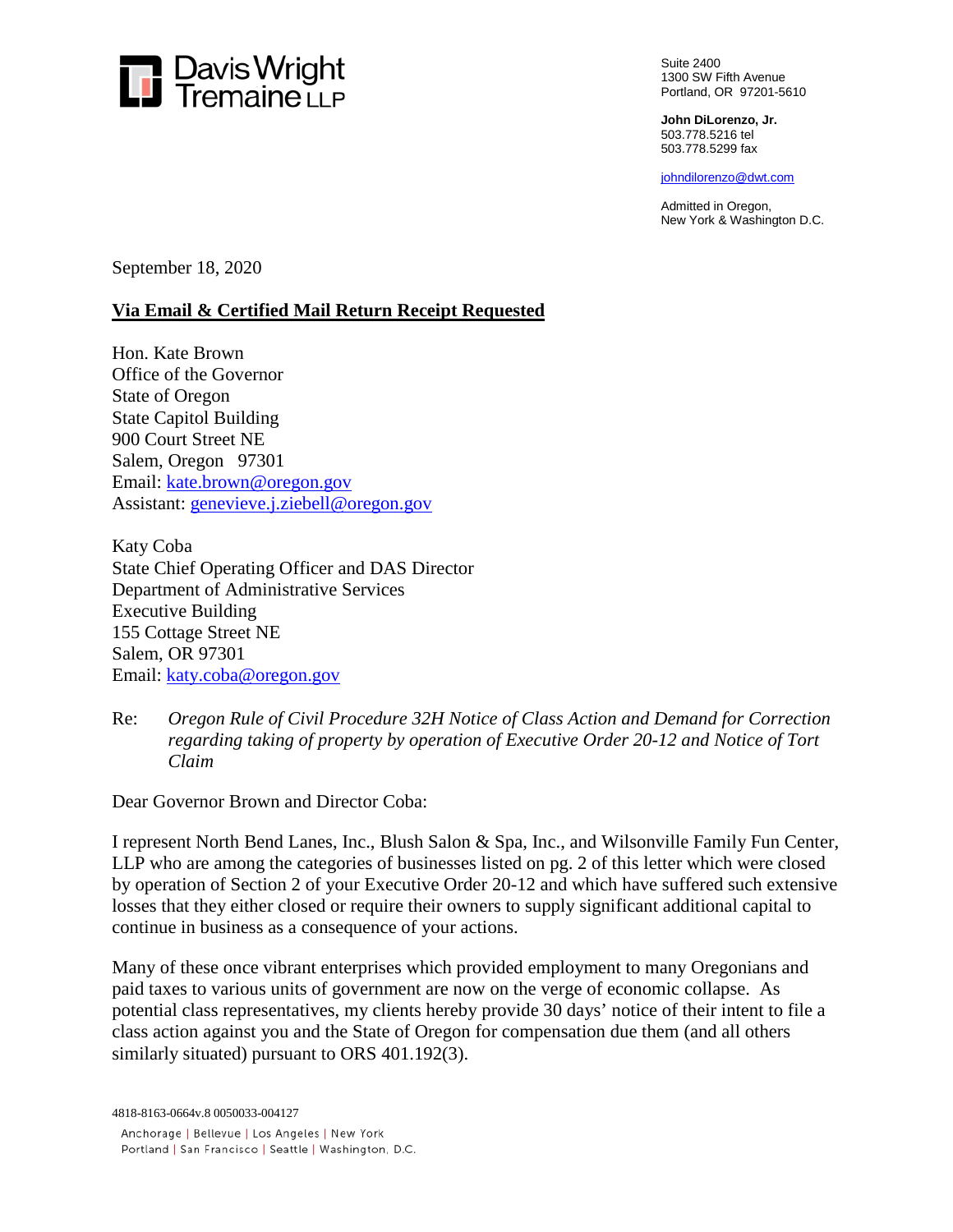We are mindful that as Governor, you had hard choices to make at the onset of the COVID-19 crisis. On March 8, 2020, your Executive Order 20-03 set forth many of your reasons underlying your Declaration of Emergency and made clear that the choices you were to make thereafter were for the purpose of insuring that the state was fully prepared to address the emergency – in other words, for a public purpose. The Executive Order also made clear that you were not exercising your authority under Article X-A of the Constitution, but rather, pursuant to ORS Chapter 401. You thereupon followed up with a number of additional executive orders in furtherance of that authority.

One of those orders, Executive Order 20-12 (the "Stay at Home Order"), was issued on March 23, 2020 and required individuals, to the maximum extent possible, to stay at home and refrain from patronizing businesses which were closed pursuant to Section 2 of that order. The Order required social distancing when frequenting other types of businesses like grocery stores, healthcare, pharmacies, and businesses not referenced in Section 2.

Although many other types of businesses were permitted to remain open, subject to social distancing guidelines, those businesses specified categorically in Section 2 were closed summarily with no opportunity to illustrate how they could safely operate under similar conditions imposed on other types of business enterprises. The types of businesses which my clients represent and which were forced to shut down summarily include:

- Amusement Parks
- Aquariums
- Arcades
- Art galleries
- Barber shops and hair salons
- Bowling alleys
- Cosmetic stores
- Dance studios
- Esthetician practices
- Fraternal organization facilities
- Furniture stores
- Gyms and fitness studios
- Hookah Bars
- Indoor and Outdoor Malls
- Indoor party places
- Jewelry shops and boutiques
- Medical spas
- Facial spas
- Day spas
- Non-Medical massage therapy services

4818-8163-0664v.8 0050033-004127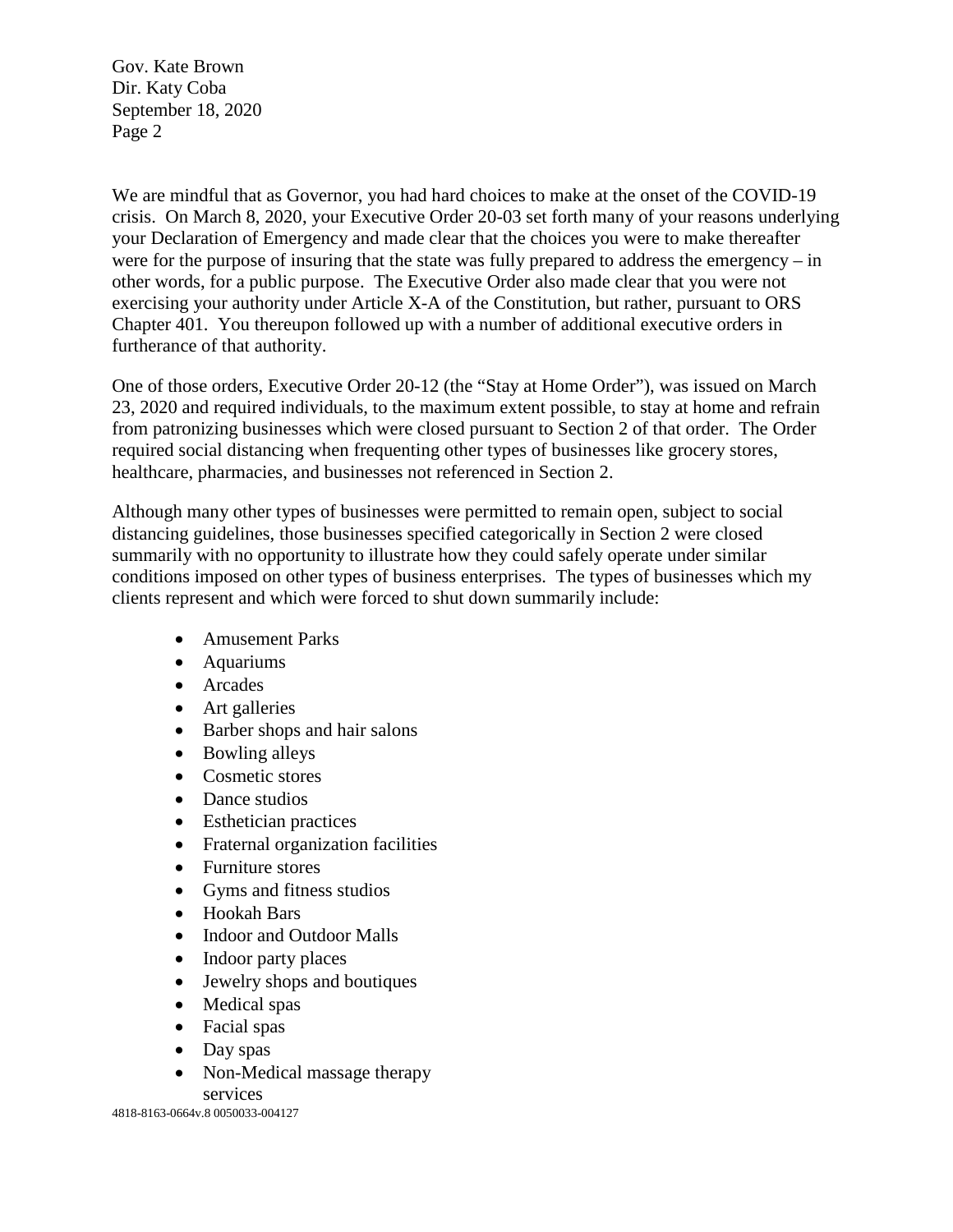- Museums
- Nail and tanning salons
- Non-tribal card rooms
- Skating rinks
- Senior activity centers
- Ski resorts
- Social and private clubs
- Tattoo/piercing parlors
- Tennis clubs
- Theaters
- Yoga studios and
- Youth clubs

Most of these are businesses regulated (and in many cases licensed) by various state boards and commissions which are in possession of their mailing addresses and are therefore especially amenable to class certification.

As a result of your orders, my clients and many other businesses like theirs closed as ordered and thousands of workers found themselves without employment. The state has addressed the unemployment created as a consequence of your orders by, at least theoretically, providing unemployment compensation to most displaced workers. And although your Executive Order 20-08 closed public schools, you were careful to require the schools to maintain paychecks for their public employees in Section 4(e) of that Executive Order. As for state workers, you have never exercised your allotment authority pursuant to ORS 291.232 et seq. and they continue to benefit from their compensation packages notwithstanding absence from their workplaces. For each of these categories of persons who have been affected by your orders, you have taken care to provide for at least some level of compensation for the disruptions to their livelihoods.

Unfortunately, that has not been the case for the owners of the thousands of local business enterprises you closed down pursuant to Section 2 of the Stay at Home Order. These small business persons were left to fend for themselves. Although some were able to avail themselves of temporary federal assistance, many lost business goodwill and value of their enterprises. For them, the effect of the Stay at Home Order deprived them of their property for a public purpose.

For the reasons that follow, you must provide a plan to compensate them for their losses.

Section 2 of the Stay at Home Order is based, in part, on ORS 401.188(1) to (3). ORS 401.192(3) addresses the right to compensation in cases like this where the Governor's authority is derived from ORS 401.188.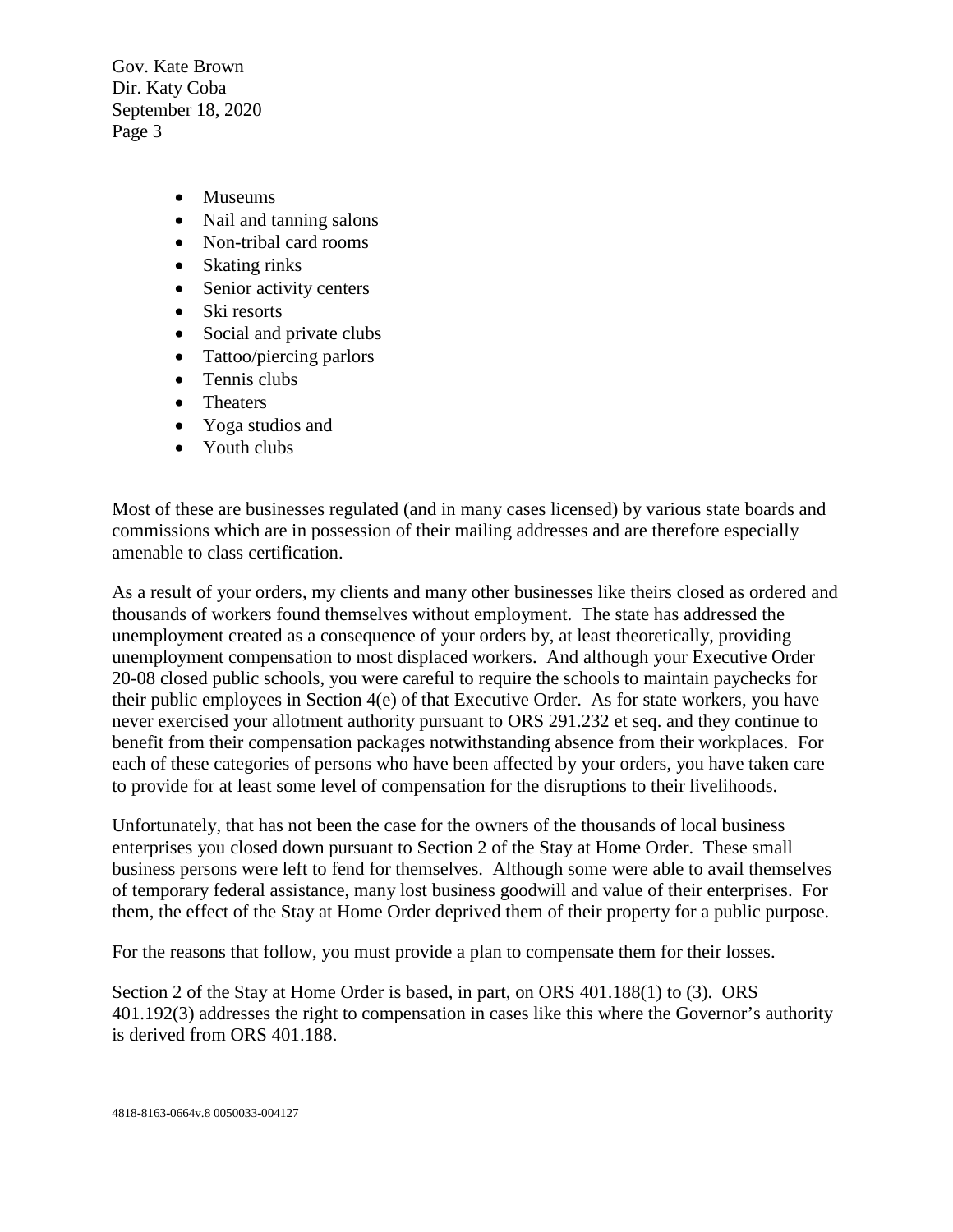> 401.192 Effect of rules and orders during emergency; scope; effect; termination.

(1) All rules and orders issued under authority conferred by ORS 401.165 to 401.236 shall have the full force and effect of law both during and after the declaration of a state of emergency. All existing laws, ordinances, rules and orders inconsistent with ORS 401.165 to 401.236 shall be inoperative during the period of time and to the extent such inconsistencies exist.

(2) The authority exercised under ORS 401.165 to 401.236 may be exercised with respect to the entire territory over which the Governor has jurisdiction, or to any specified part thereof.

## **(3) When real or personal property is taken under power granted by ORS 401.188, the owner of the property shall be entitled to reasonable compensation from the state.**

(4) The powers granted to the Governor by ORS 401.165 to 401.236 shall continue until termination of the state of emergency. The powers granted to the Governor by ORS 401.185 may continue beyond the termination of the state of emergency and shall be terminated by proclamation of the Governor or by joint resolution of the Legislative Assembly. [Emphasis added]

As you are aware, the Oregon Supreme Court recently confirmed your authority to take many of the actions noted above. *Elkhorn Baptist Church v. Brown*, 366 Or 506 (2020). In the course of doing so, the Supreme Court acknowledged that the restrictions imposed by your orders have had "substantial consequences for individuals and entire economies." 366 Or at 509. The Court further noted that you, as Governor, issued the Orders pursuant to ORS Ch. 401. *Id* at 511. The Court held that you issued Executive Order 20-03 pursuant to ORS 401.165 which allowed you to declare a state of emergency, *Id* at 512, and that your powers included those mentioned in ORS 401.168 through 401.198. *Id* at 513.

The Court agreed that "the restrictions imposed by the Governor's executive orders have had undeniable cost. Businesses have been shuttered and jobs have been lost." Id at 515.

At issue in the *Elkhorn* case was the interplay between Ch. 401 and Ch. 433. The Court resolved those issues by examining text, context, related statutes and the statutory framework within which the statute was enacted and then any relevant legislative history, *id* at 522 et seq, and said "[w]hen multiple statutory provisions are at issue in a case, this court, if possible, must construe those statutes in a manner that will give effect to all of them … We are to avoid a construction that creates a conflict or renders one statute ineffective." *Id* at 523.

4818-8163-0664v.8 0050033-004127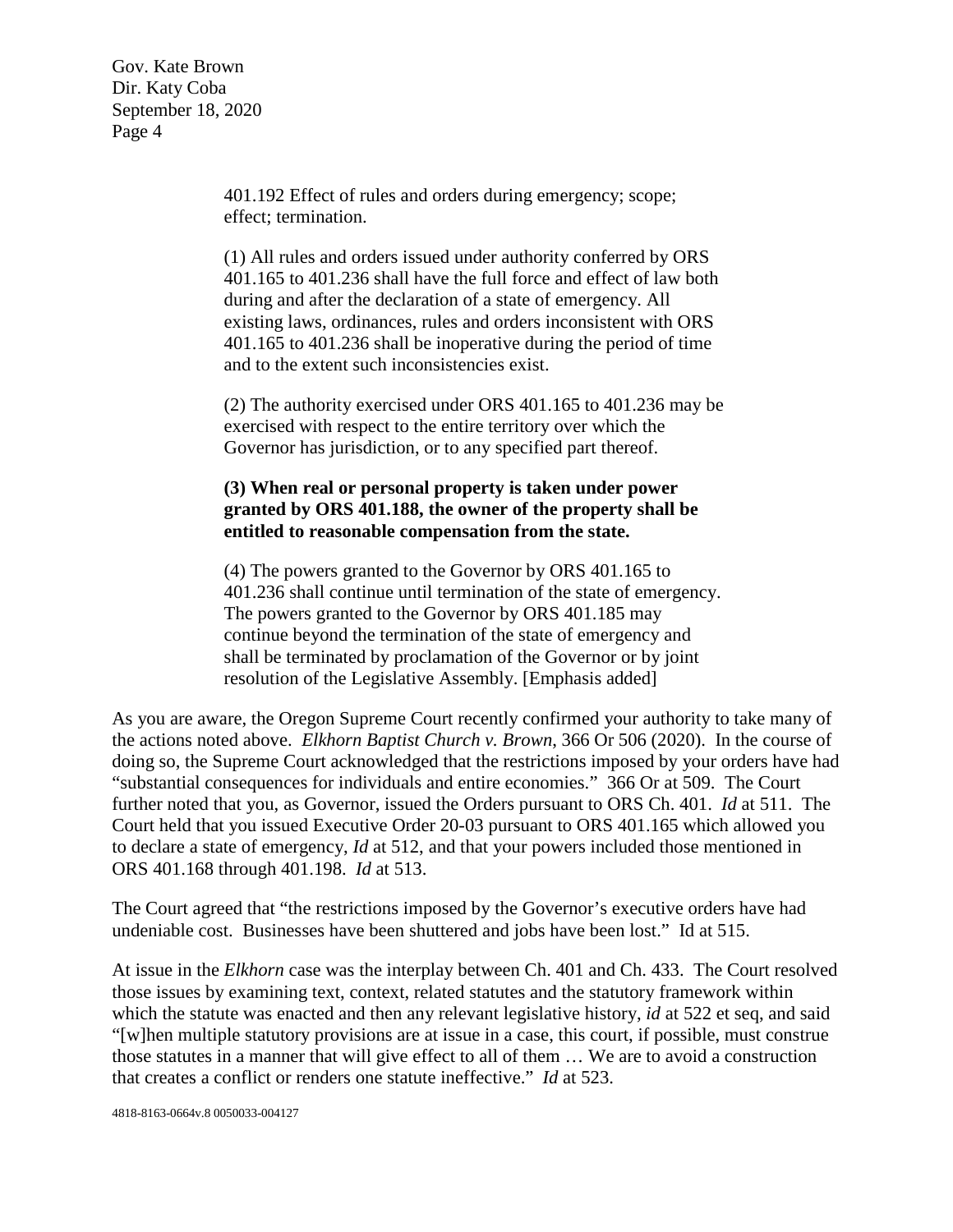We believe that as a consequence, ORS 401.192(3) requiring compensation for Emergency Orders that take real or personal property must be construed so as to mean something more than a general restatement of the Constitutional protections which apply to general takings outside the circumstances of public emergencies. The legislative history of the compensation statute dates back to the Cold War and shows that legislators, at the time of adoption, made a purposeful election to require the state to compensate private parties for loss of real or personal property which they might suffer as a result of the Governor exercising this executive authority even in time of war. This is notable since general takings jurisprudence often carves an exception for emergency actions. No such exception is provided here.

Finally, "ORS 401.188(2) authorizes you to 'issue, amend and enforce rules and orders' to '[p]rescribe and direct activities in connection with the use\*\*\*of materials, services and facilities, including\*\*\*health and medical care<sup>[1]\*\*\*</sup>education<sup>[1]\*\*\*</sup>and other essential civil needs." [ellipses in quote]. *Id* at 525. This is the statute that you reference as authority for Executive Order 20-12 and that triggers ORS 401.192(3) if its exercise results in taking personal or real property. Also, "ORS 401.192(1) provides, 'All existing laws, ordinances, rules and orders inconsistent with ORS 401.165 to 401.236 shall be inoperative during the period of time and to the extent such inconsistencies exist.'" *Id* at 527. It is therefore apparent that ORS 401.192(3) requires the state to establish a system of compensation for my clients and the proposed class members they represent.

Pursuant to ORCP  $32H(1)(b)^1$  $32H(1)(b)^1$  $32H(1)(b)^1$ , we therefore demand that the State correct these wrongs and make available reasonable compensation for the loss of property which these business owners and all others similarly situated throughout the state have suffered as a consequence of your Orders. We wish to make clear that we do not challenge your statutory right to have issued your Executive Orders, nor do we wish to second guess whether doing so was an appropriate response to the COVID-19 crisis. We do wish to point out that whereas you have taken care to provide some level of financial compensation to many affected Oregonians, you have failed to do so for the small business community which we consider to be the backbone of our state's economy. We invite you to contact us concerning your plans to provide my clients (and the class of claimants they represent) with the relief to which they are entitled and are willing to constructively collaborate if you are of a mind to attempt to address this issue without resort to litigation.

<span id="page-4-0"></span><sup>&</sup>lt;sup>1</sup> My clients do not consider your failure to provide compensation to be tantamount to a "tort." However, as a precaution, please also consider this letter as formal notice of their (and the proposed class members) potential tort claims pursuant to ORS 30.275(4) which is provided to you within 180 days of the alleged injury. For the purposes of ORS 30.275(4)(c) the mailing address to which correspondence concerning the claims may be sent is Suite 2400, 1300 SW Fifth Avenue, Portland, Oregon, 97201.